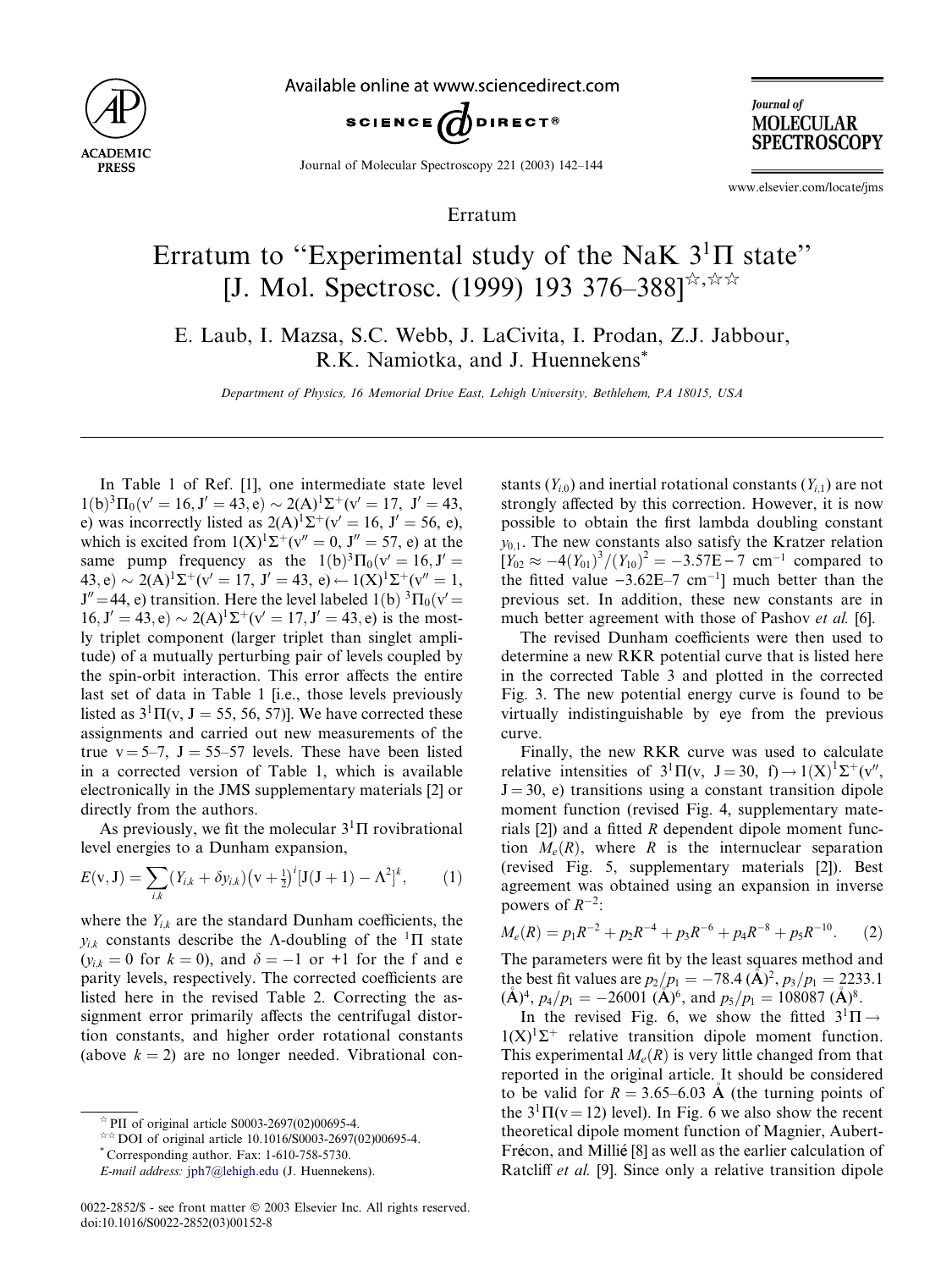Table 2 Revised. The molecular constants of the NaK  $3^1\Pi$  state obtained in this work along with the theoretical constants of Ref. 3

|           | Experiment (this work)   | Theory (Ref. $3$ ) |
|-----------|--------------------------|--------------------|
| $R_e$     | $4.4587 + 0.003$         | 4.51               |
| $D_e$     | $1290.95 + 0.58$         | 1155               |
| $Y_{0,0}$ | $25520.696 + 0.079$      | 25568              |
| $Y_{1,0}$ | $47.546 \pm 0.033$       | 47.20              |
| $Y_{2,0}$ | $-0.1688 + 0.0036$       |                    |
| $Y_{3,0}$ | $-7.93E - 3 + 1.3E - 4$  |                    |
| $Y_{0.1}$ | $0.058646 + 000083$      |                    |
| $Y_{1.1}$ | $-5.725E - 4 + 1.5E - 5$ |                    |
| $Y_{2.1}$ | $-1.080E - 5 + 6.3E - 7$ |                    |
| $Y_{0.2}$ | $-3.62E - 7 + 2.2E - 8$  |                    |
| $Y_{1,2}$ | $5.0E - 9 + 3.0E - 9$    |                    |
| $y_{0.1}$ | $1.00E - 5 \pm 3.9E - 6$ |                    |

*Note*: All values are given in  $cm^{-1}$  except for the equilibrium internuclear separation  $R_e$ , which is in  $\mathbf{\hat{A}}$ . The dissociation energy  $D_e$  was obtained from the expression  $D_e = [D_e(X^1\Sigma^+) + \Delta E_{atomic} - Y_{0,0}]$  with  $D_e(X^1\Sigma^+) = (5274.9 \pm 0.5)$  cm<sup>-1</sup> from Ref. 4 and  $\Delta E_{atomic} =$  $E[Na(3S<sub>1/2</sub>) + K(3D<sub>3/2</sub>)] - E[Na(3S<sub>1/2</sub>) + K(4S<sub>1/2</sub>)] = 21536.75$  cm<sup>-1</sup> from Ref. 5. Quoted uncertainties represent 95% confidence limits.

Table 3 Revised. RKR turning points for the NaK  $3<sup>1</sup>$  state obtained in this work

| $\mathbf V$             | $R_1(\AA)$ | $R_2(\AA)$ | $E(cm^{-1})$ |
|-------------------------|------------|------------|--------------|
| $-0.5$                  |            | 4.4587     | 0.0000       |
| $-0.4$                  | 4.3619     | 4.5608     | 4.7896       |
| $-0.2$                  | 4.2945     | 4.6384     | 14.2850      |
| $\overline{0}$          | 4.2496     | 4.6936     | 23.7665      |
| 0.2                     | 4.2140     | 4.7395     | 33.2334      |
| 0.4                     | 4.1839     | 4.7801     | 42.6855      |
| 0.6                     | 4.1575     | 4.8169     | 52.1224      |
| 0.8                     | 4.1338     | 4.8512     | 61.5438      |
| 1                       | 4.1122     | 4.8833     | 70.9491      |
| $\overline{\mathbf{c}}$ | 4.0250     | 5.0241     | 117.7227     |
| $\overline{\mathbf{3}}$ | 3.9586     | 5.1456     | 164.0399     |
| $\overline{\mathbf{4}}$ | 3.9044     | 5.2565     | 209.8528     |
| 5                       | 3.8584     | 5.3607     | 255.1141     |
| 6                       | 3.8186     | 5.4606     | 299.7761     |
| 7                       | 3.7834     | 5.5577     | 343.7912     |
| 8                       | 3.7520     | 5.6530     | 387.1118     |
| 9                       | 3.7237     | 5.7472     | 429.6905     |
| 10                      | 3.6980     | 5.8412     | 471.4795     |
| 11                      | 3.6745     | 5.9353     | 512.4313     |
| 12                      | 3.6530     | 6.0301     | 552.4984     |
| 13                      | 3.6330     | 6.1261     | 591.6331     |
| 14                      | 3.6146     | 6.2236     | 629.7879     |
| 15                      | 3.5973     | 6.3231     | 666.9151     |
| 16                      | 3.5812     | 6.4251     | 702.9673     |
| 17                      | 3.5660     | 6.5299     | 737.8968     |
| 18                      | 3.5515     | 6.6381     | 771.6561     |
| 19                      | 3.5378     | 6.7502     | 804.1975     |
| 20                      | 3.5245     | 6.8668     | 835.4735     |
| 21                      | 3.5116     | 6.9886     | 865.4365     |
| 22                      | 3.4989     | 7.1164     | 894.0390     |

Includes  $Y_{00}$  correction = 0.03665 cm<sup>-1</sup>.

moment can be determined from the data, we have normalized the experimental curve to the theoretical curve of Magnier at  $R = 4.76$  Å (9 au). It can be seen that the most recent calculated dipole moment function



Fig. 3. Revised. Comparison of the experimental NaK  $3^1\Pi$  state RKR potential curve (solid line), obtained in the present work, with the theoretical  $3^1\Pi$  state potentials of Ref. 3 (dotted line) and Ref. 7 (dashed line).

NaK  $3^{1}\Pi \rightarrow 1(X)^{1}\Sigma^{+}$  Transition Dipole Moment



Fig. 6. Revised. Solid line: experimental NaK  $3^1\Pi \rightarrow X^1\Sigma^+$  relative transition dipole moment vs. internuclear separation obtained in this work  $[M_e(R) = p_1 R^{-2} + p_2 R^{-4} + p_3 R^{-6} + p_4 R^{-8} + p_5 R^{-10}$  with  $p_2/p_1 =$  $-78.4$  (A)<sup>2</sup>,  $p_3/p_1 = 2233.1$  (A)<sup>4</sup>,  $p_4/p_1 = -26001$  (A)<sup>6</sup>, and  $p_5/p_1 =$ 108087  $(A)^8$ ]. Dotted line: theoretical transition dipole moment from Ref. 8. Long dashed line: theoretical transition dipole moment from Ref. 9. The experimental curve has been normalized to the theoretical curve of Ref. 8 at  $R = 4.76 \text{ Å}$  (9.0 au).

is overall in excellent agreement with the experimental data. In the near future, we hope to be able to extend our measurements of the dipole moment function to larger and smaller values of  $R$  in order to test the predicted behavior in these regions.

## Acknowledgments

We thank Pat Burns for discovering the misassignment of the  $2(A)^{1}\Sigma^{+}(v'=17, J'=43, e)$  energy level.